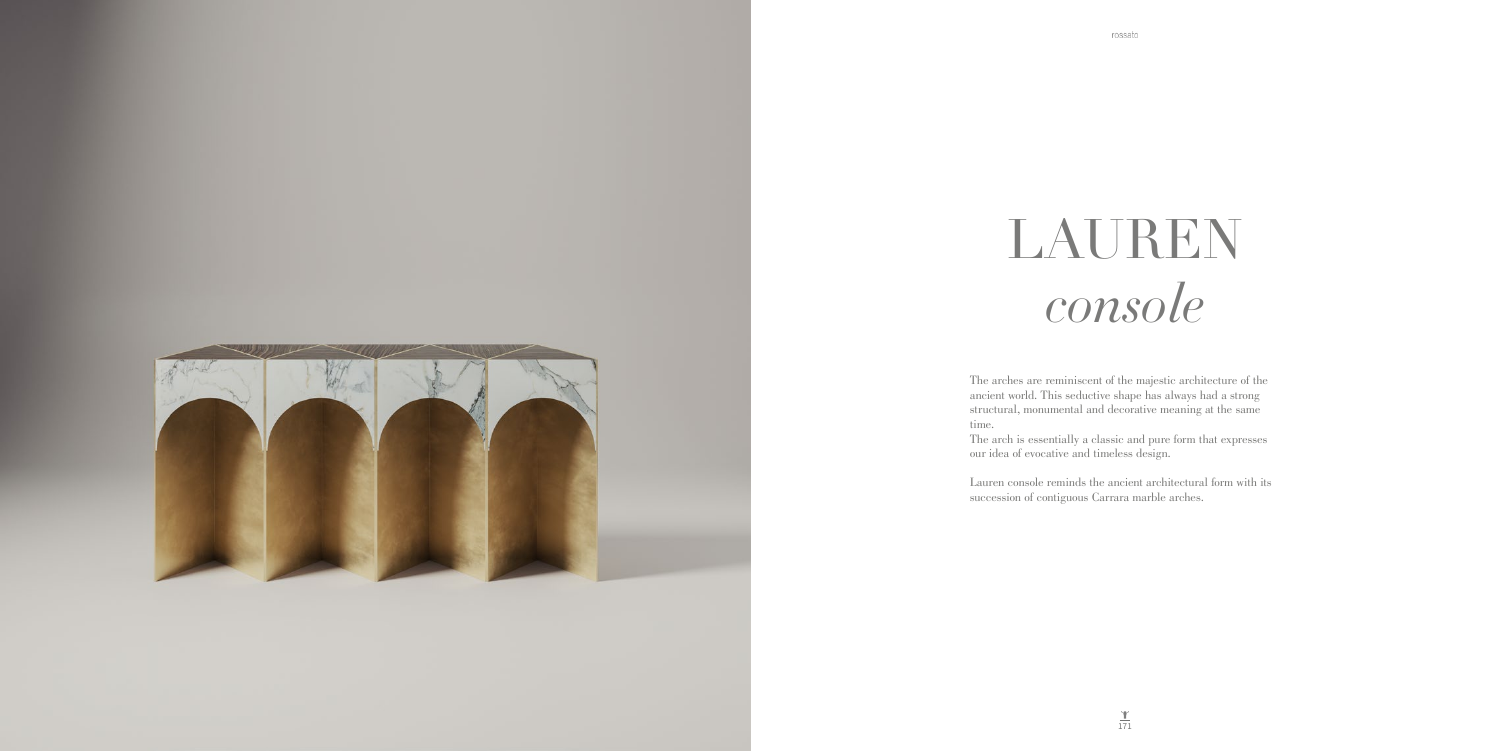The system is supported by a folded plate in antiqued brass. The top remind an inlay of triangular elements in Eramosa marble, with alternating veins.

This piece is extremely versatile item that can be placed freerly to instantly add a focal point of interest. The double-sided system makes it an elegant sculptural addition to any lobby, foyer, or hallway.

The pure repetition of the arch and the thin brass panels give it a classic and minimal allure at the same time.

rossato

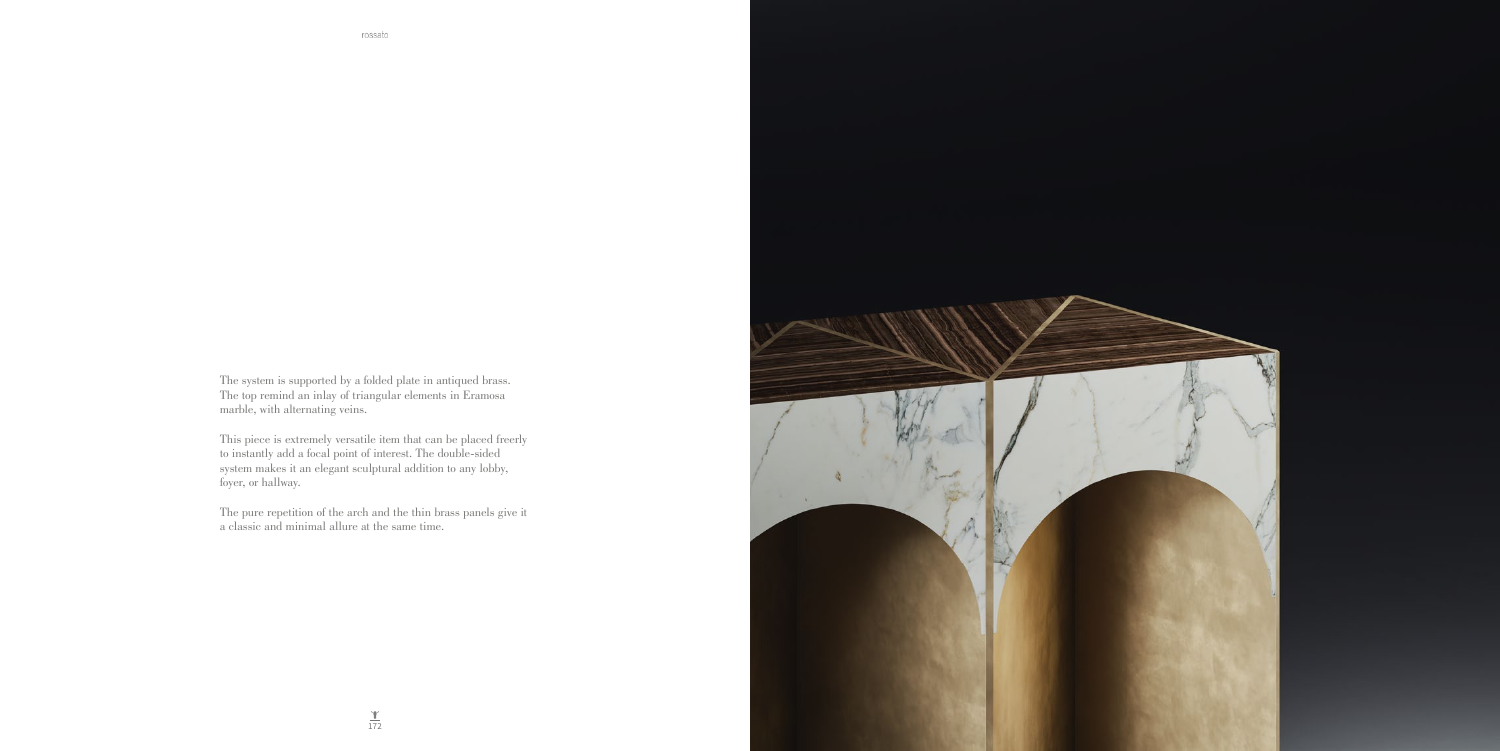

## IT MATCHES well with





VANITY

BLAZE

ELLIOT



 $\begin{picture}(220,20) \put(0,0){\line(1,0){10}} \put(15,0){\line(1,0){10}} \put(15,0){\line(1,0){10}} \put(15,0){\line(1,0){10}} \put(15,0){\line(1,0){10}} \put(15,0){\line(1,0){10}} \put(15,0){\line(1,0){10}} \put(15,0){\line(1,0){10}} \put(15,0){\line(1,0){10}} \put(15,0){\line(1,0){10}} \put(15,0){\line(1,0){10}} \put(15,0){\line($ 

INSPIRATION 16  $\rightarrow$